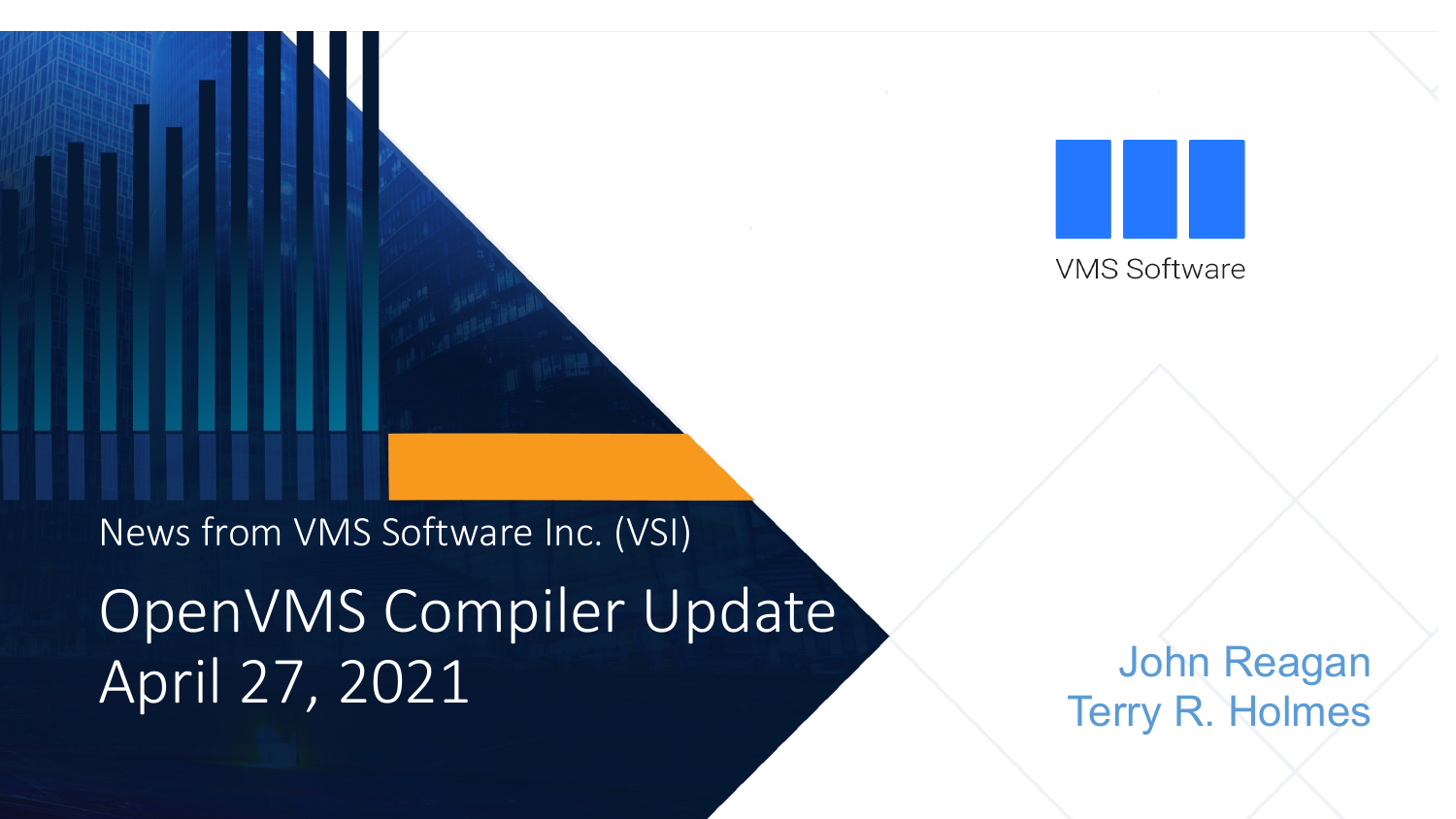# Agenda

- General Update
- Compilers
- Q & A

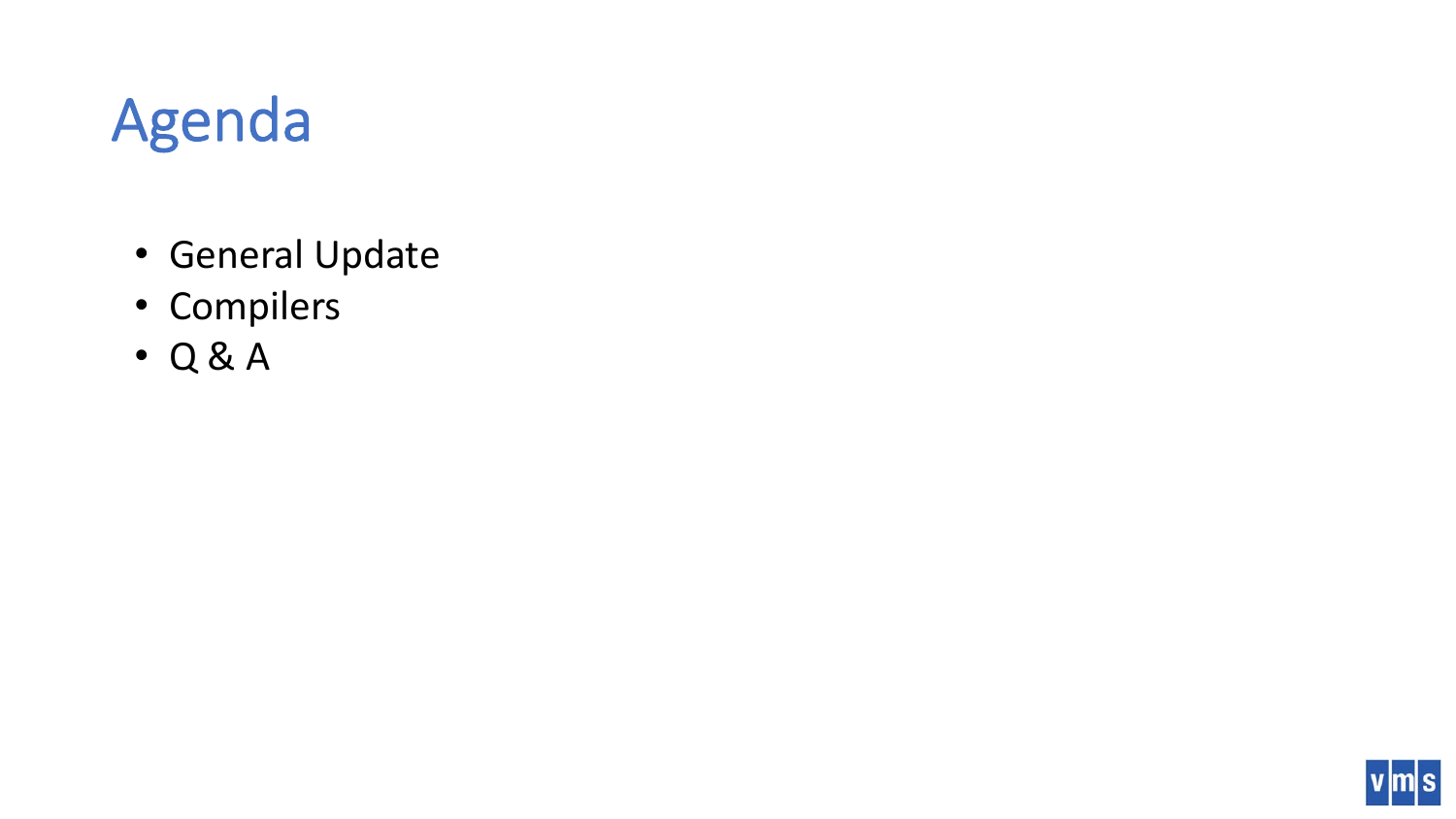# General Update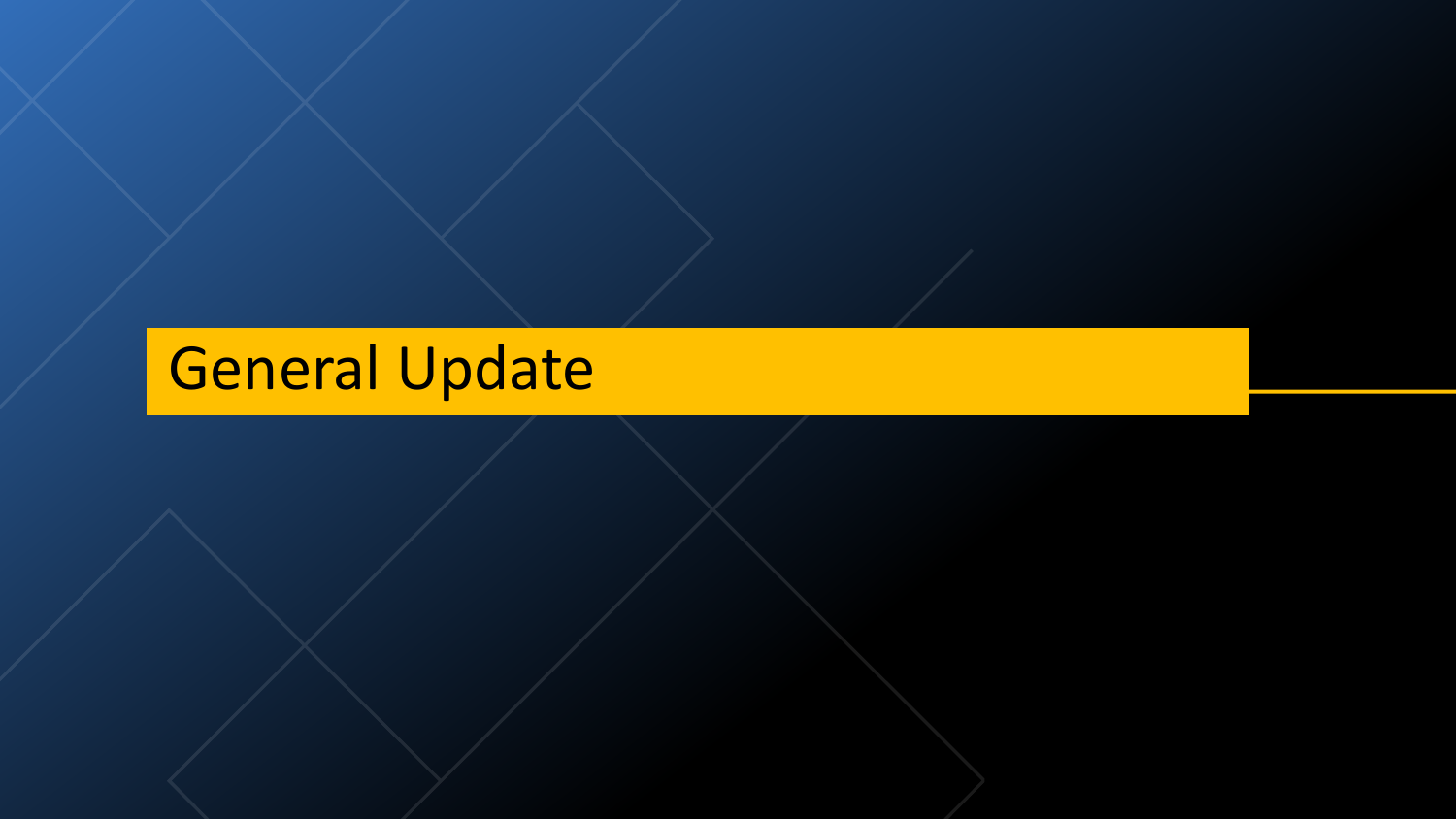### General Update

- Release of V8.4-2L3
	- Minor Upgrade. Most customers have this right to upgrade by contacting VSI support.
	- Rollup of 20 Patch Kits in a single installable package.
	- Standard Support thru 2028 (compared to V8.4-2L1 with standard support thru 2024.)
- Added another person to our European Professional Services team based out of our Copenhagen, Denmark offices.

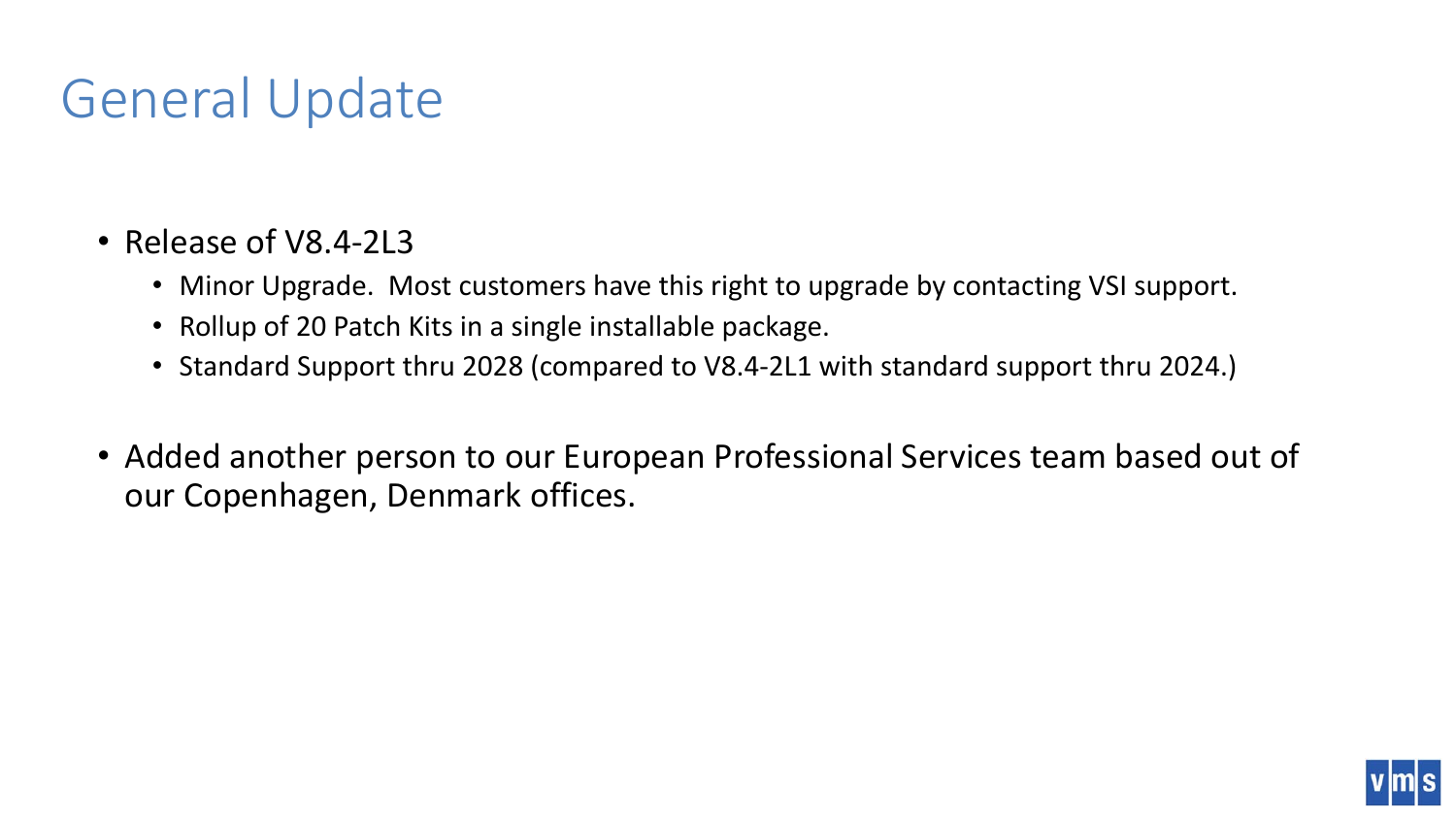# Compilers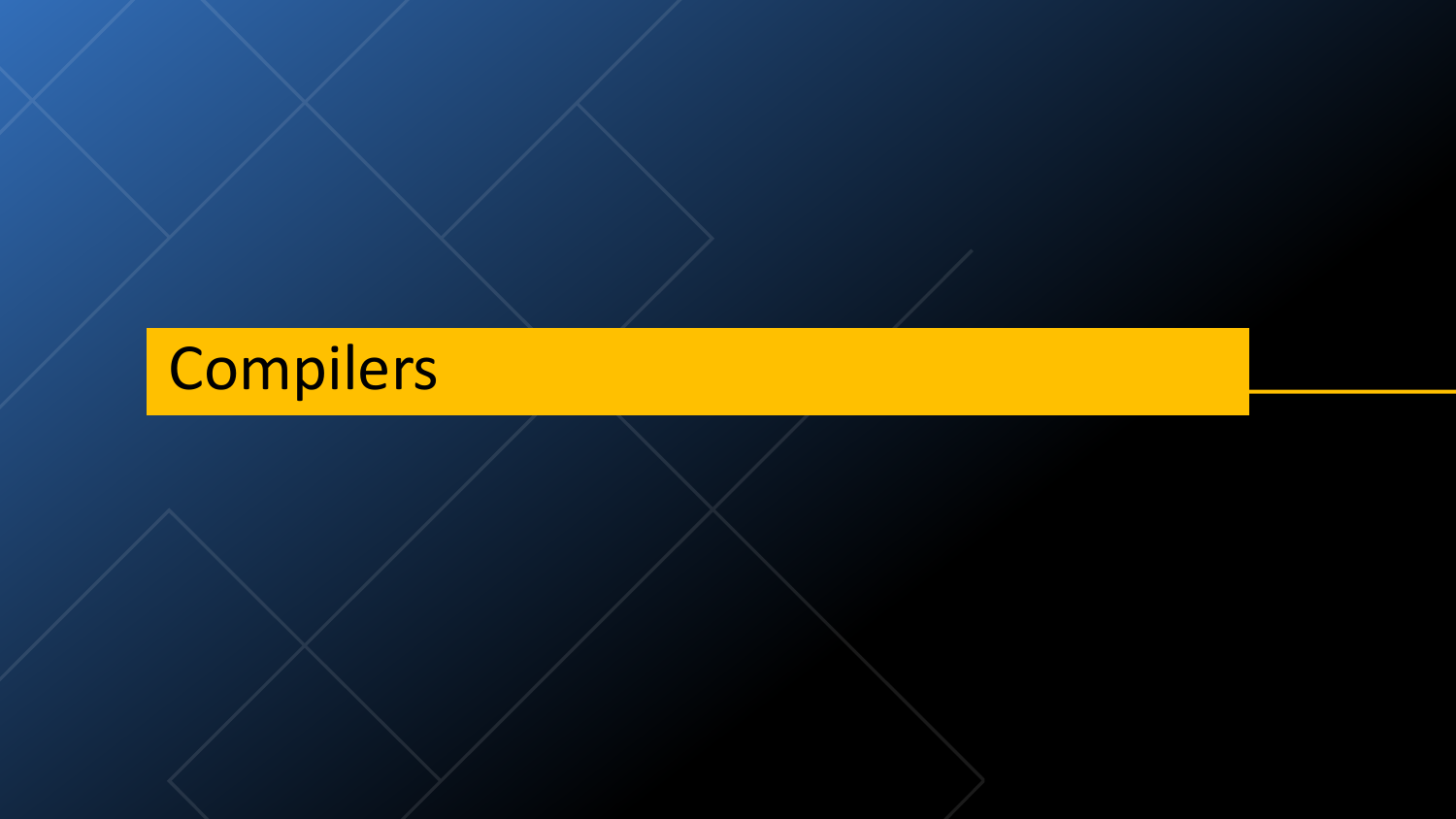#### OpenVMS Alpha and Itanium History

- Common code generator named GEM with a target independent IR and symbol table
- Macro-32 compiler to allow OS to use existing VAX "assembly"
	- Macro has target instruction knowledge and uses a different interface into GEM
- Itanium switched to ELF/DWARF
	- Linker, Debug, Traceback, Librarian, Analyze, etc underwent substantial work
- Itanium switched to Intel/EDG-based C++ compiler (C++03)
- Remaining Itanium compilers (BASIC, BLISS, C, COBOL, Fortran, Pascal) still use the GEM backend

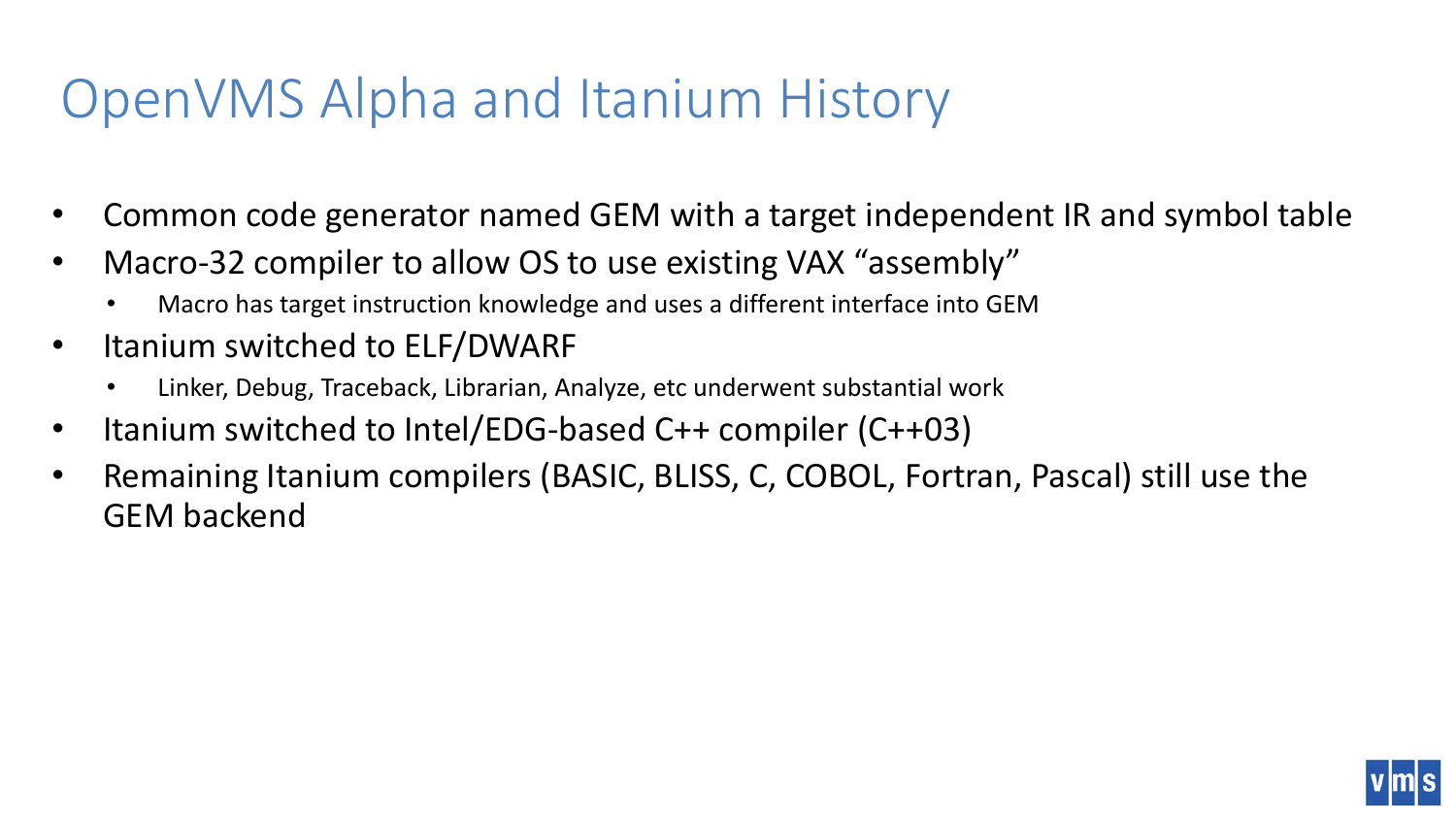#### **OpenVMS Itanium Compilers**



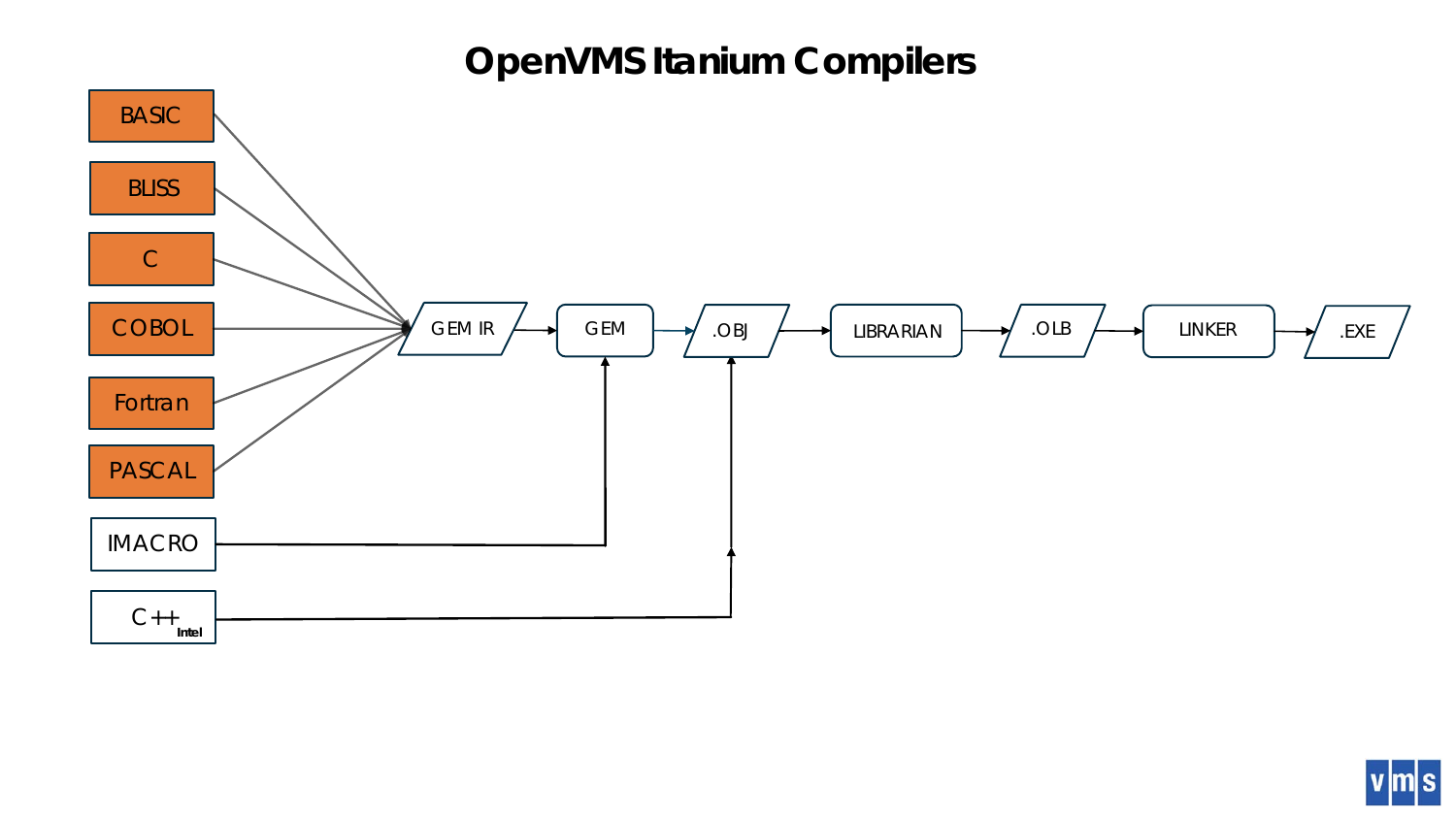#### OpenVMS x86-64

- GEM is stale and doesn't know x86-64
- Instead of throwing people at GEM, we picked LLVM to get modern code base and not have to chase all possible chip features
- Still need to provide "recompile and go" for customers
- Leverage existing frontends which generate GEM IR/symtab
- Create a GEM IR to LLVM IR converter (G2L)
- Leverage clang as our C++ offering to provide up-to-date standards compliance
- Macro compiler (xmacro) needs knowledge of target architecture and is a large piece of work

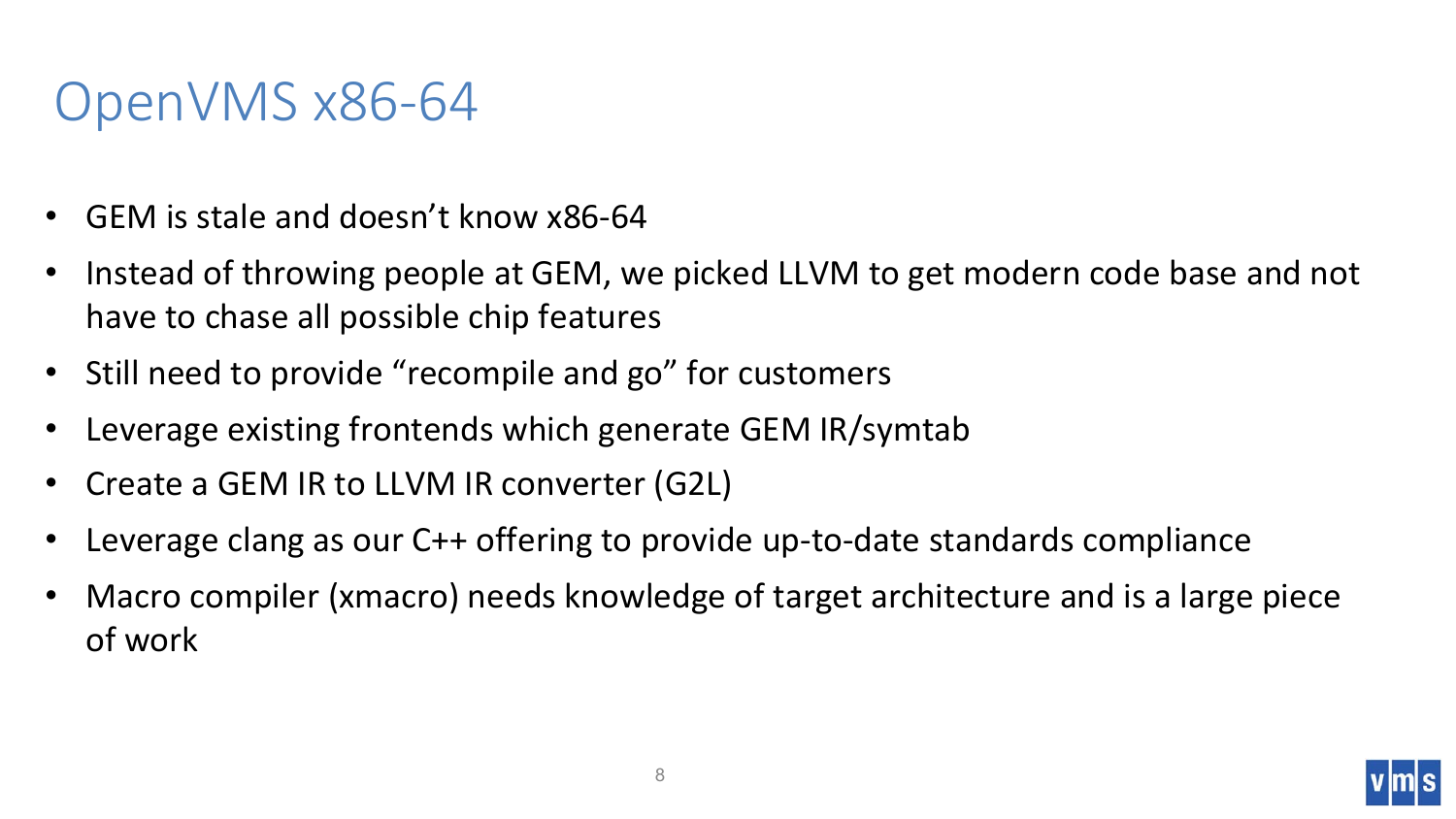#### **OpenVMS x86-64 Compilers**



 $|m|s$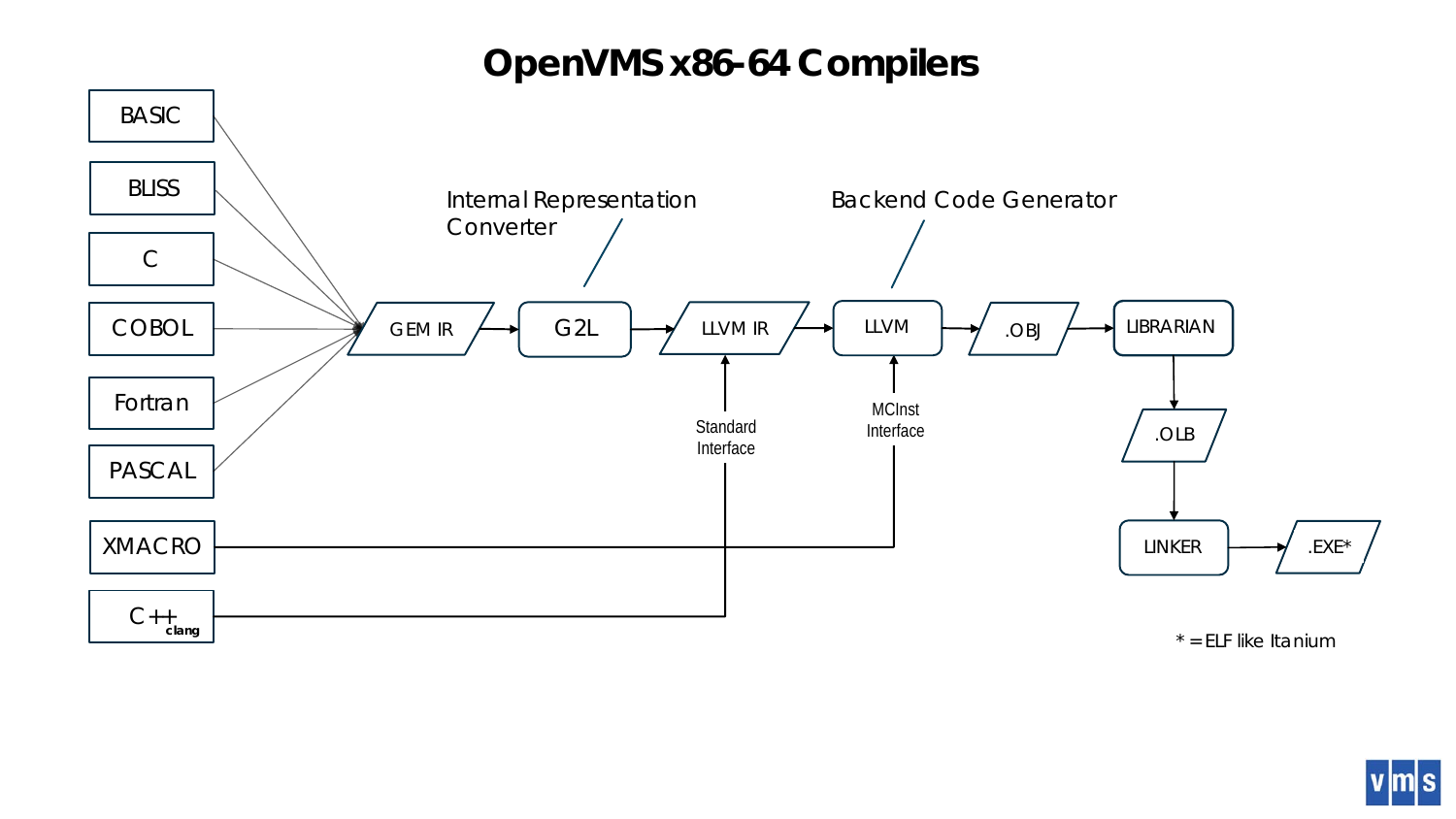#### LLVM Meets Itanium C++

- So which LLVM for the cross-compilers?
	- Itanium C++ is only C++03 compliant
	- LLVM (even back in 2015) uses C++11 syntax
	- LLVM 3.4.2 is the last version that could be compiled with C++03
	- Clang 3.4.2 couldn't get through the Itanium C++ compiler

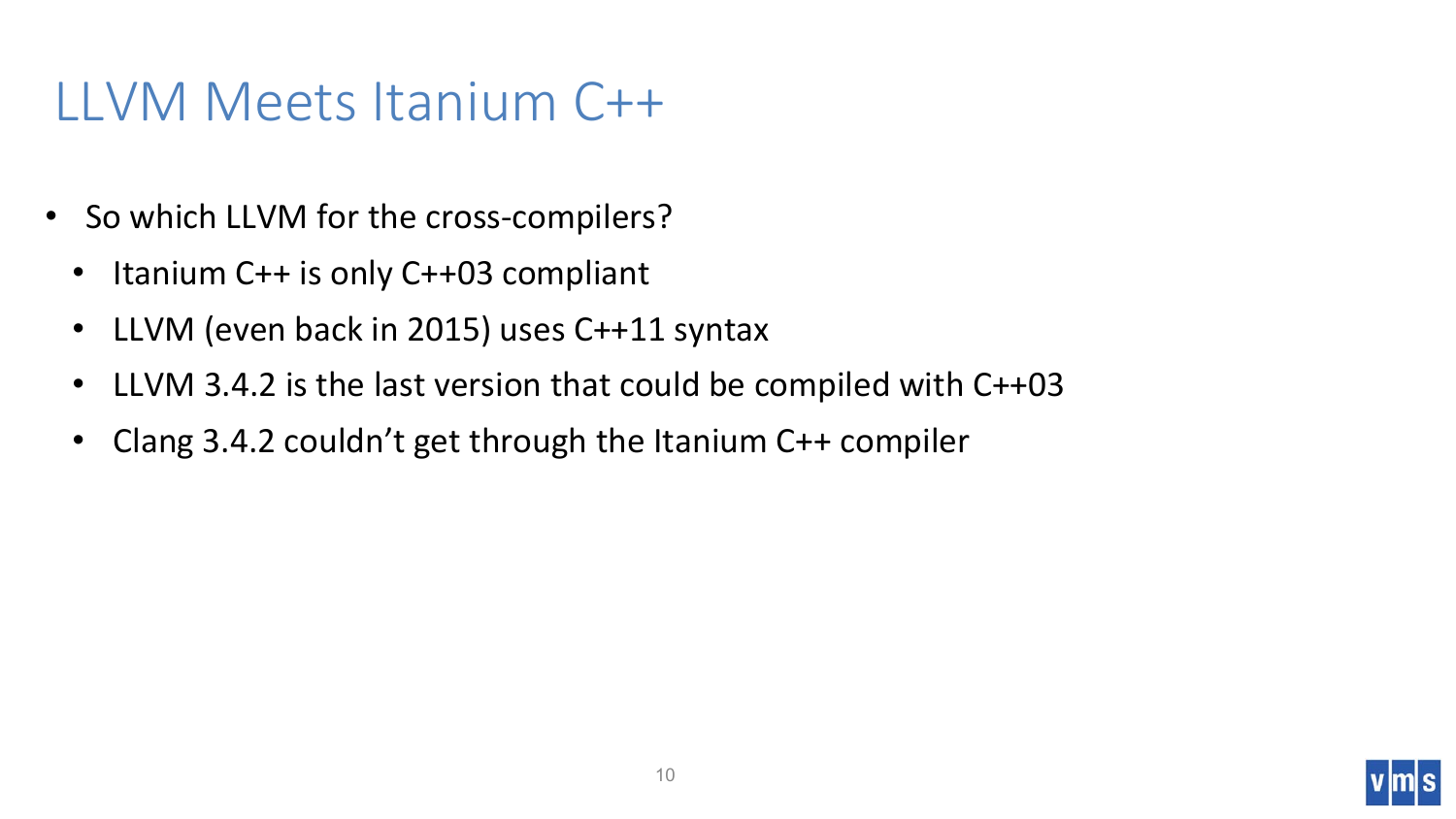#### GEM Meets LLVM

- Map GEM IR nodes (~275) to LLVM IR nodes
	- Many GEM nodes have nice simple mappings, but some result in interesting IR sequences or clever converter abstractions (strings and packed decimal for example)
	- Some concepts like uplevel-references, multi-entrypoint routines, and static data initialization are very different with LLVM
- Converter currently about 50K lines of C++ (source & headers & comments)
- long double and VAX floating support is TBD
- Will continue to use GEM support routines for command line, file I/O, etc.

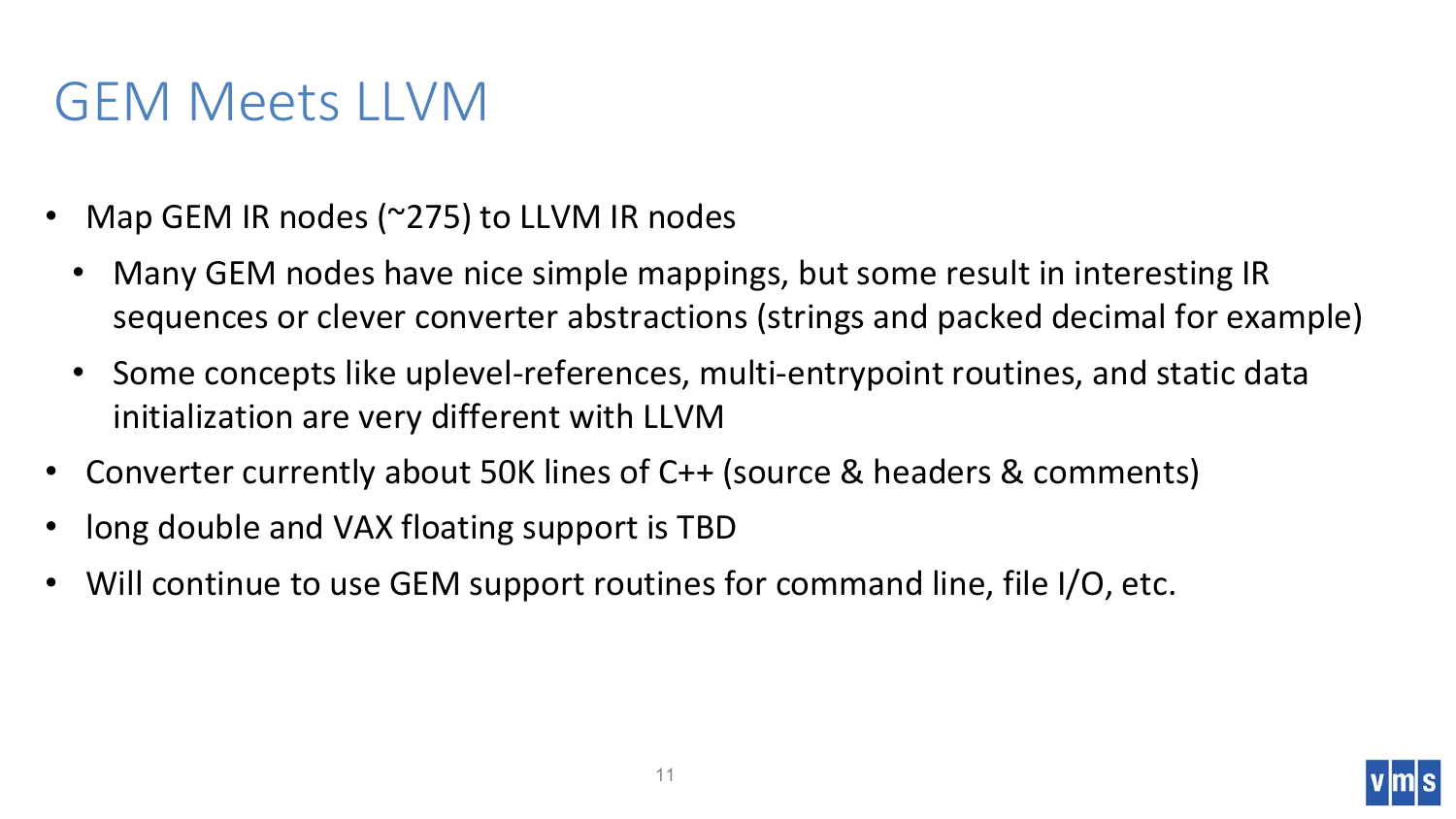#### OpenVMS Meets x86-64

- Linker updated for x86-specific relocations, sections, and global offset table (GOT)
- Analyze updated for x86 instructions, better DWARF dumping, more ELF content
- Traceback/Debug updated for additional DWARF tags
- Using AMD64 ABI with minor additions for argcount
- Memory model doesn't match the small/medium/large models found on Linux
- Code moved to 64-bit address space by default but static data/stack remain in 32-bit address space
- x86-64 instructions need address data (GOT) at a fixed-offset from the code

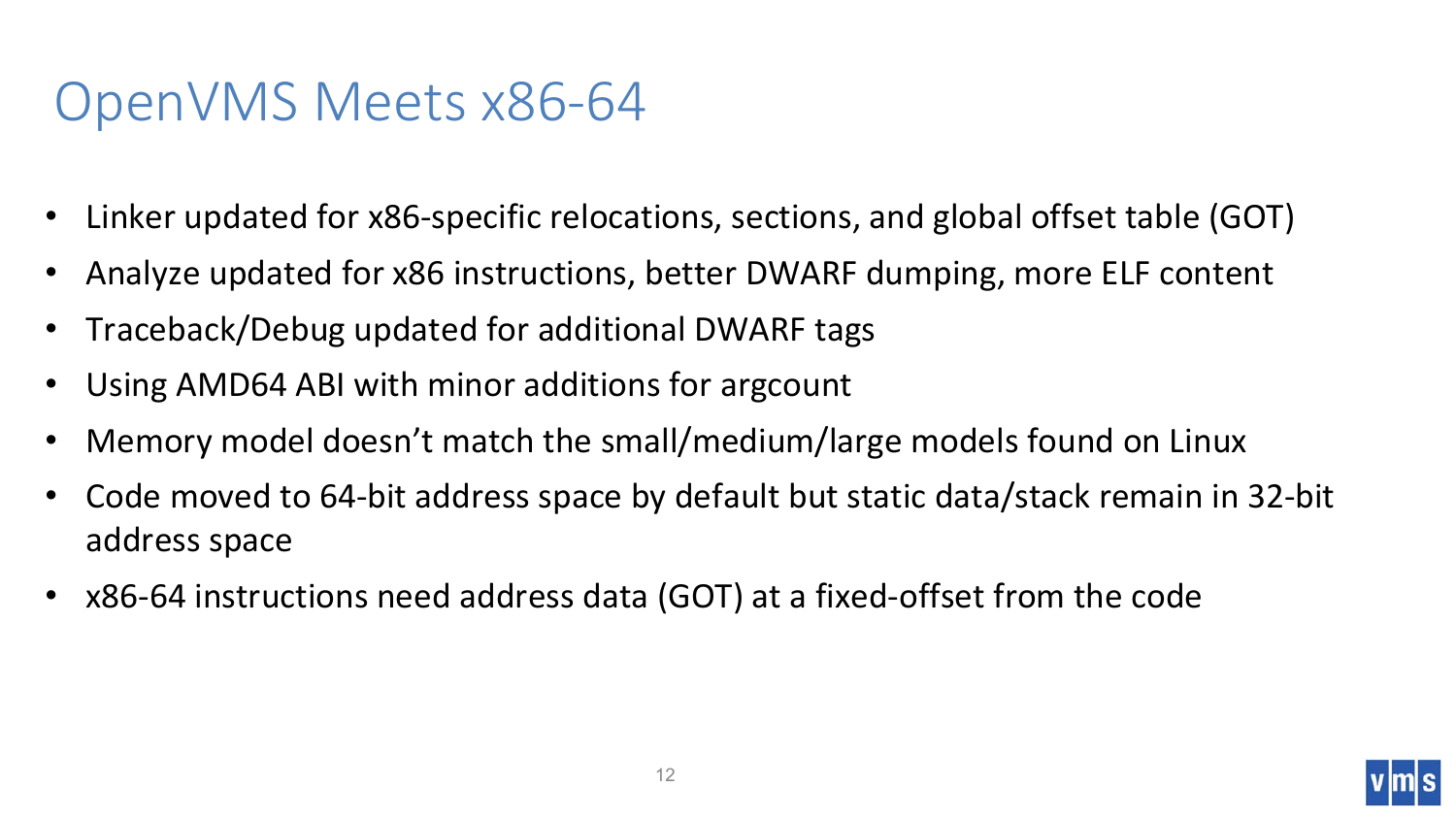#### Macro-32 Meets x86-64

- Macro compiler on Alpha and Itanium present the 32 64-bit wide Alpha registers
- Itanium Macro uses a clever register mapping to move them around but still keeps them in hardware registers
- Trying to squeeze 32 registers into the 16 x86-64 registers doesn't work
- Alpha Registers are now memory locations that are managed by the OS
- They look and feel just like Alpha registers so almost all Macro code moves from Alpha or Itanium to x86-64 with no changes
- Companion changes to BLISS/C for explicit linkages were needed as well

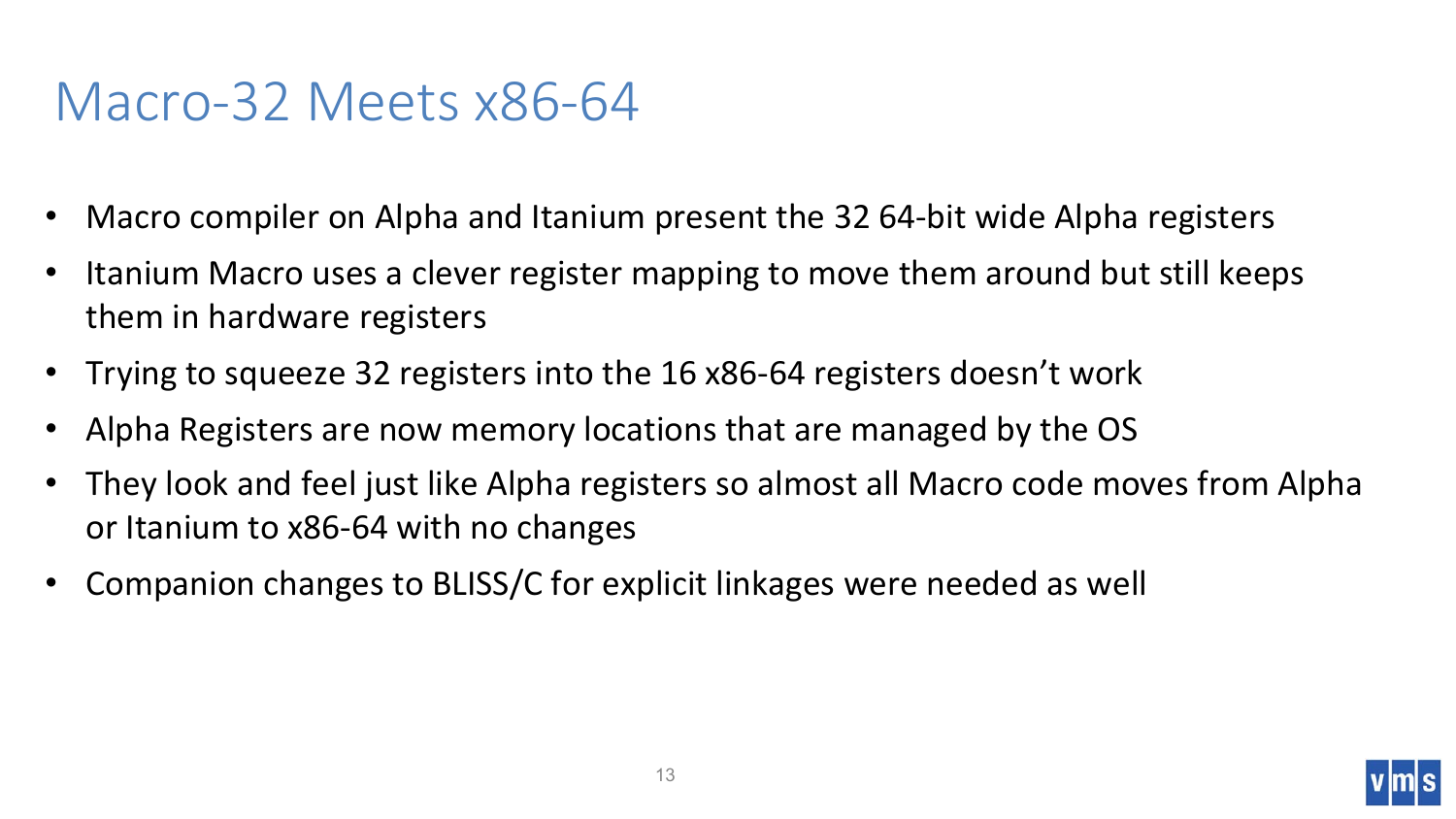#### LLVM Meets OpenVMS

- A handful of OpenVMS additions to LLVM
	- Mixed pointer size linker relocations
	- Ensure static data and routines are always accessed through the GOT
	- Complex LTCE linker relocations
	- ".note" section generation for module name, compilation date/time, etc
	- ABI additions for argument count and arg-info in RAX register
	- Additional DWARF language tags and listing line numbers
	- Additional EH unwind descriptors for VAX pseudo registers and condition handlers
	- Hooks for machine code listings (currently using ANALYZE/OBJ/DISA)
	- Didn't use the LLVM 3.4.2 optimizer (confusing when stepping through code; needs more G2L work; and couldn't get the Itanium C++ compiler to compile it)

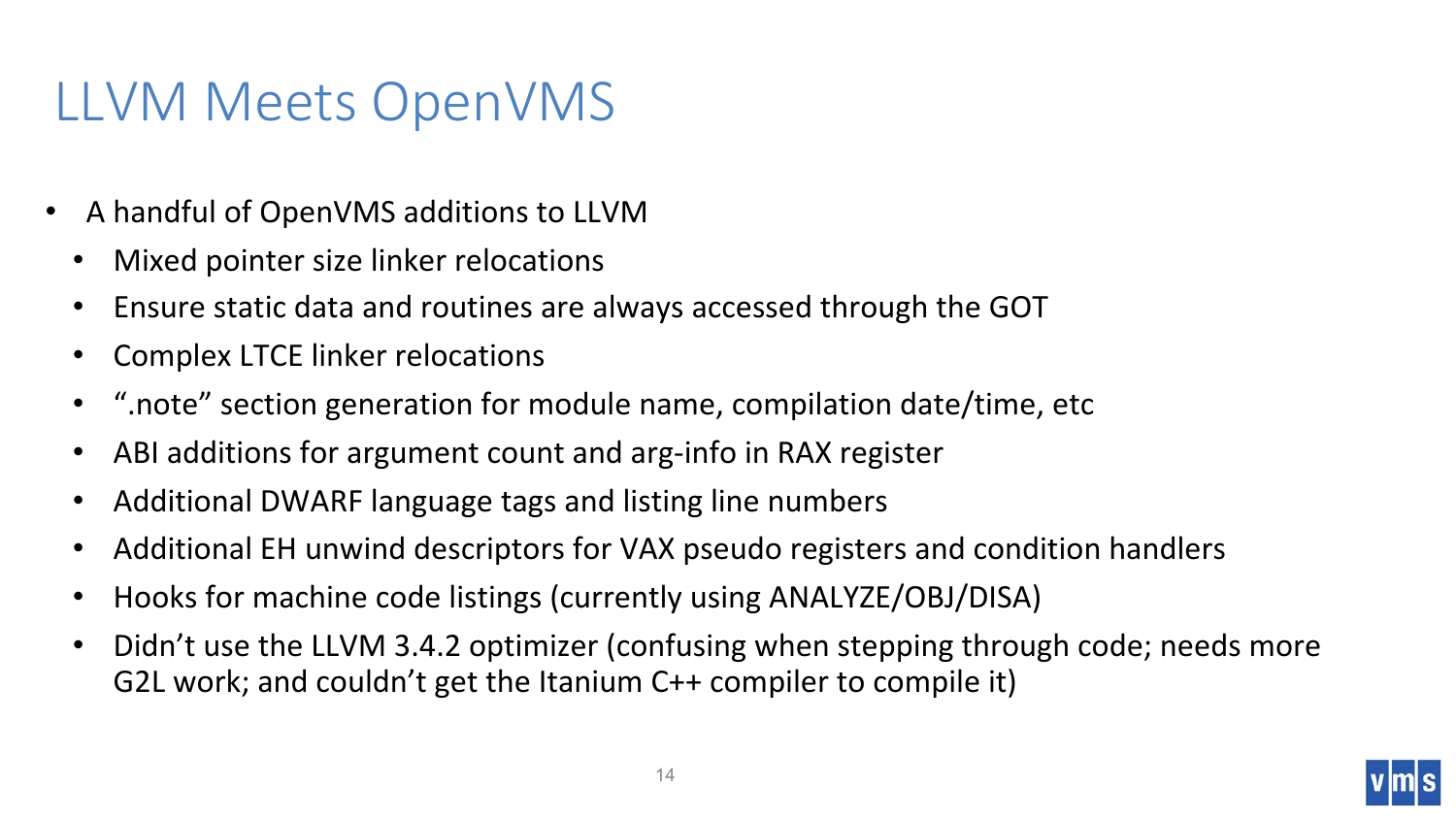#### ABI and OpenVMS-isms

- Will use the industry standard AMD64 ABI with a few upward compatible extensions for things like argument count and to assist in performing VMS-style argument list homing
- Will use libc++ and some of libc++ ABI
- Continue to use OpenVMS' debugger and linker
- Continue to use parts of GEM for command line, source file management, etc

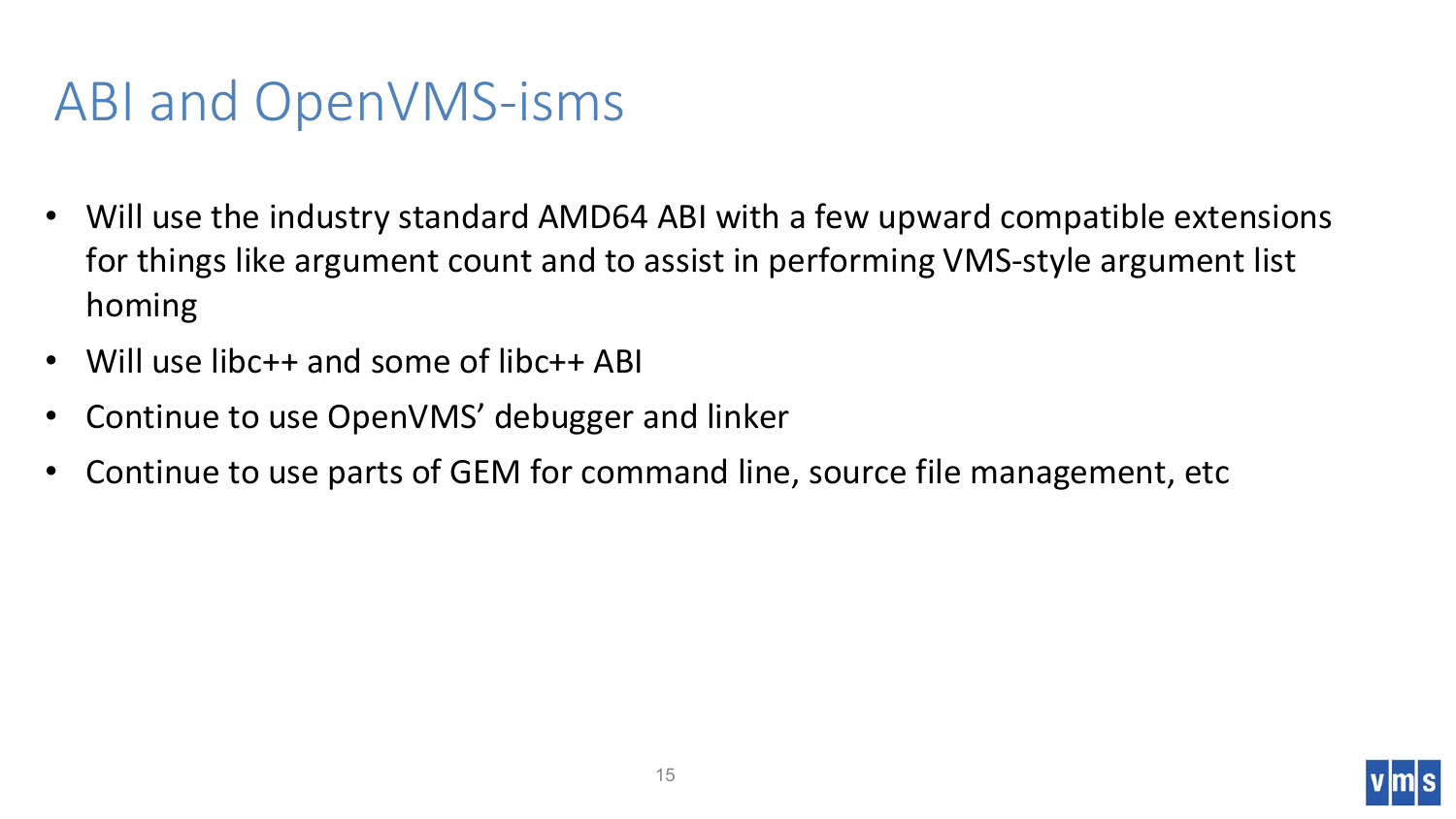### Clang Meets OpenVMS

- Need to add/modify some behaviors like dual-sized pointers; interface with GEM for command line processing, include file processing, error message generation, listing file generation, additional pragmas, reading headers from .TLB files, etc.
- The exact list of additions is TBD
- Headers will need some "#ifdef \_\_clang" for differences
- What to do for pointer-size, sizeof(long), or size t?

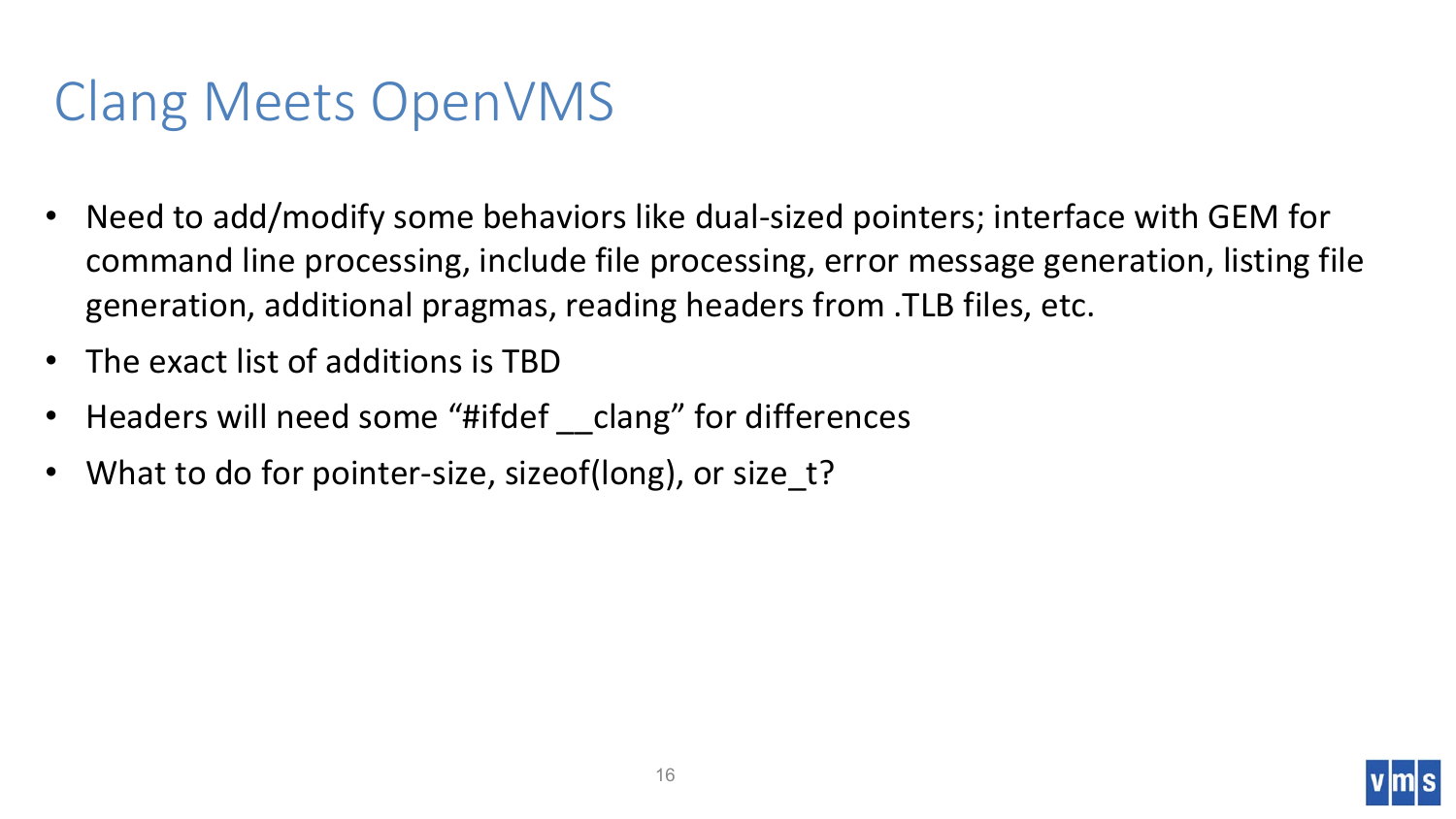### Source code changes

- va list format is different on x86-64. You cannot "copy" with an assignment like you can on Alpha and Itanium. You have to use va\_copy() macro which has been added to the C compiler. Other compilers that have argument list functions recreate the VAXlike argument list as needed.
- Macro code that calls routines that preserve RO/R1 needs a source change
- We have seen several instances of code doing 64-bit writes into 32-bit variables. GEM often inserted alignment holes and masked such bad code. LLVM does not add alignment holes and such writes often overwrote other variables. Only seen in complex BLISS or C code dealing with different sized pointer variables.

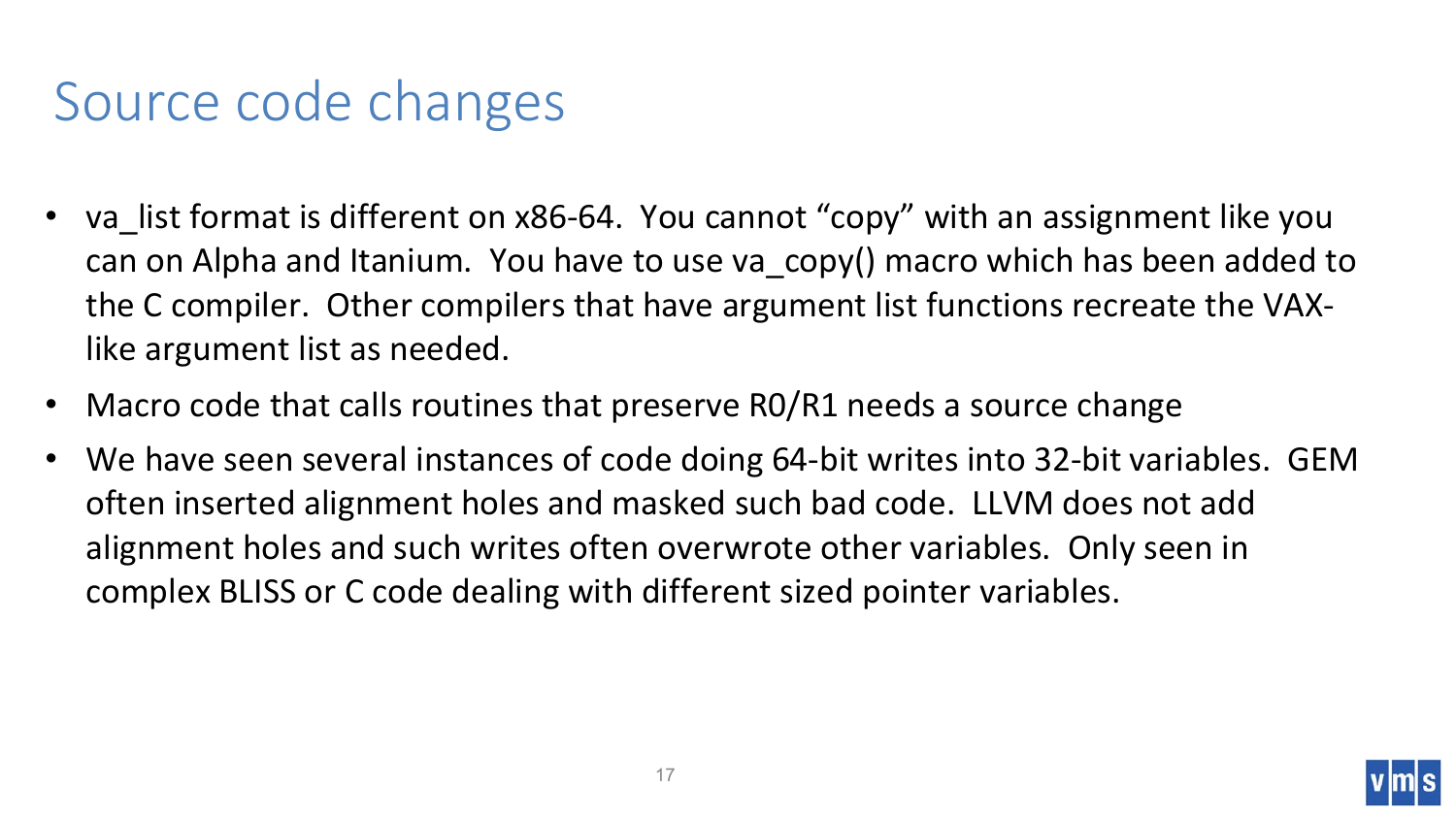### Native Bootstrapping

- Added limited OpenVMS-isms to LLVM/clang 10.0.1 on Linux to make 10.0.1v
	- argcount and CRTL name prefixing were the two major items
- Use 10.0.1v to compile it all again on Linux
- Move all the objects to OpenVMS x86 and carefully link to get a native clang and LLVM libraries to use with the other frontends and G2L
- And the same with the libcxx/libcxxabi/compiler-rt libraries

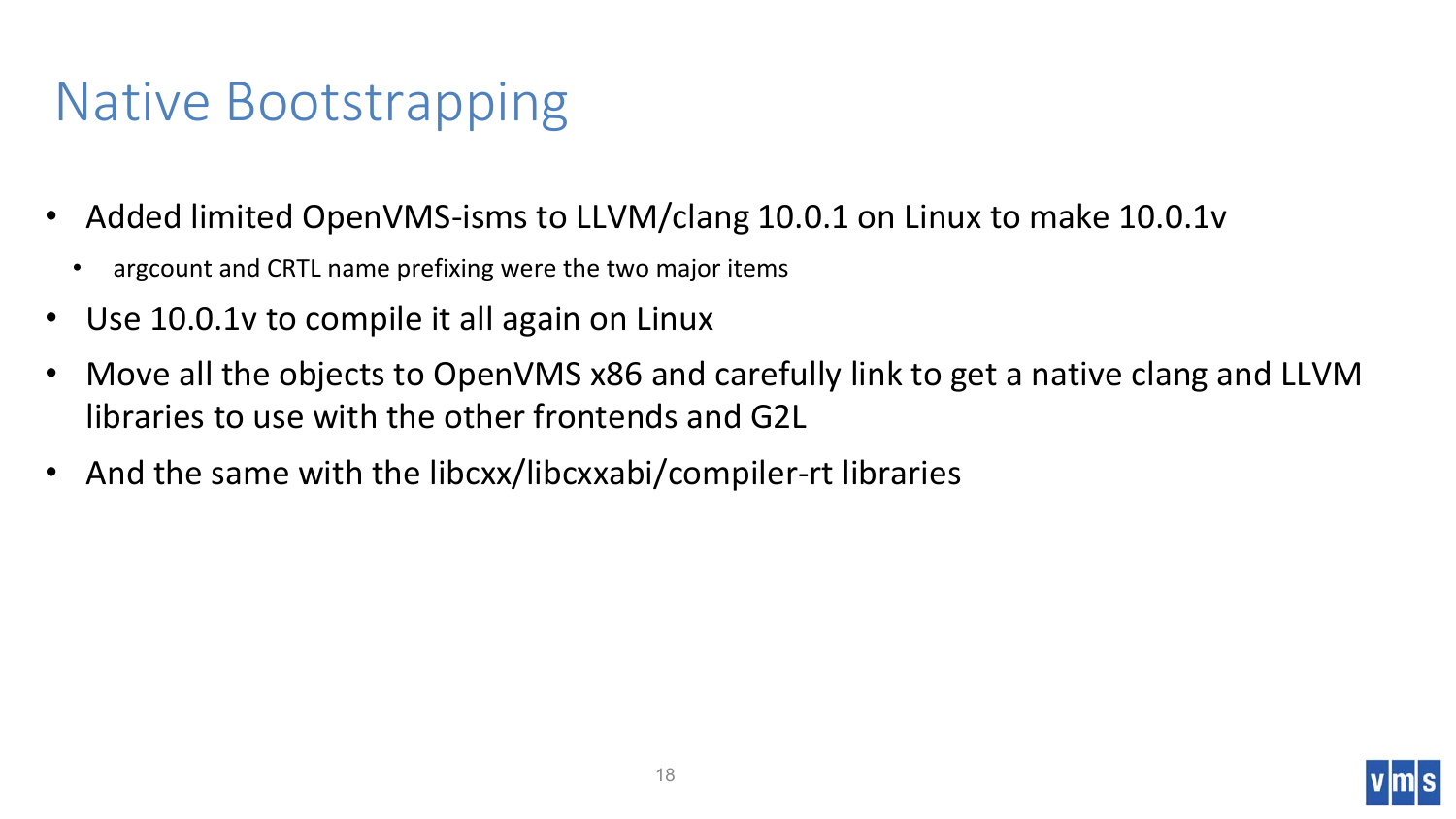# **Optimizing**

- Cross-compilers produce non-optimizing code
- Enabling optimization for clang involves just building all of the components
- Enabling optimization for other compilers is a multi-step process
	- Just building the optimizer will provide some optimization
	- G2L needs to provide additional LLVM metadata for pointer alias optimization
	- Initial native compilers will also produce unoptimized (or limited optimized) code
- Since LLVM has a different set of optimizations there is a slight change that it can expose bugs in the code that have survived for a long time

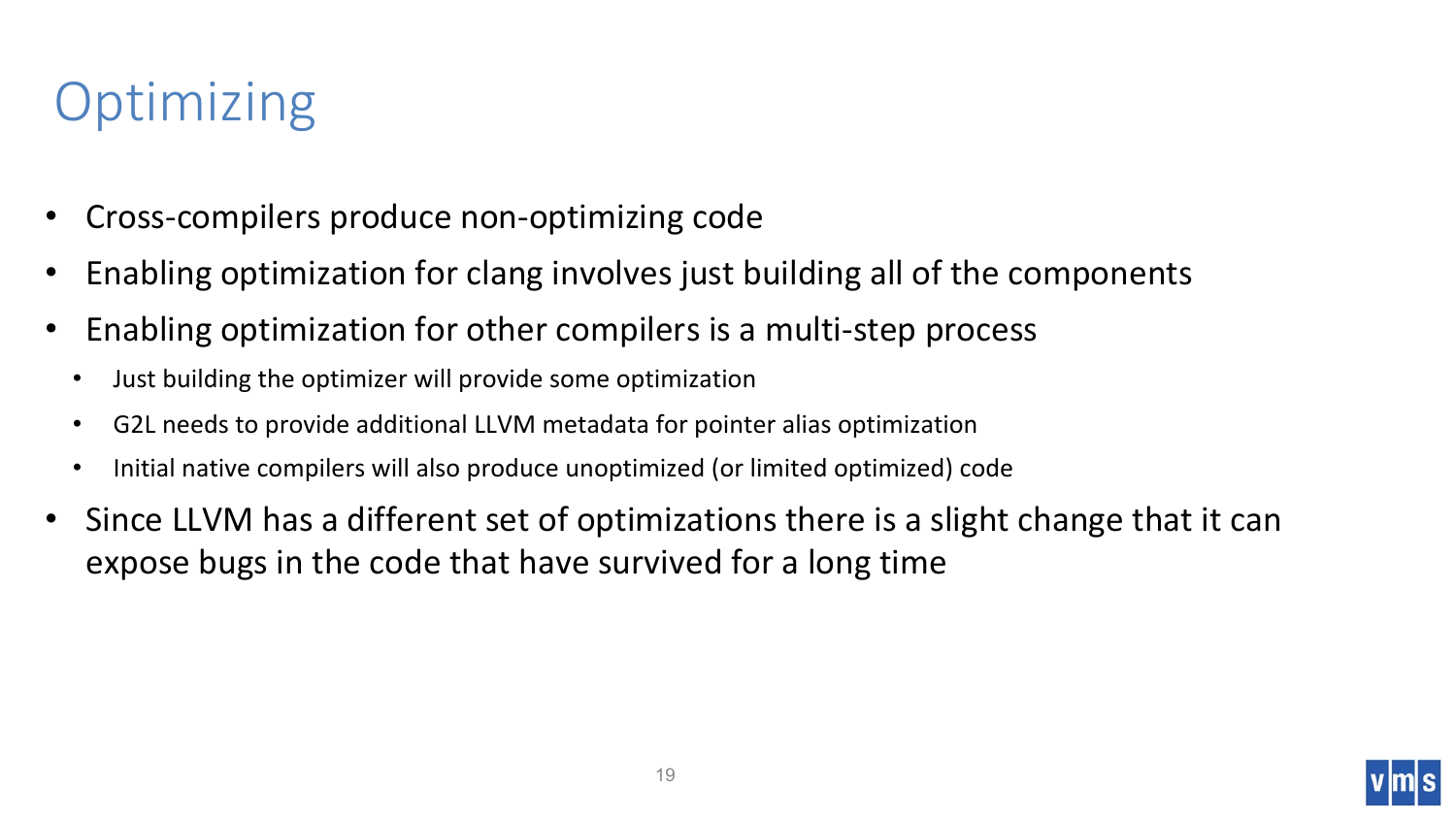#### Current Status

- All cross-compilers are in place other the BASIC
- BASIC is targeted for an update later this year
- Clang is running on OpenVMS x86 and can compile a handful of both C and C++ modules. It does not have a DCL command line, awareness of .TLB files, or any additional OpenVMS-ism
- Traceback mostly works but Debugger still in development
- OpenVMS x86 V9.1 will still use cross-compilers but native compilers will appear in stages. Initially non-optimized but optimization will be enabled in subsequent V9.1 releases

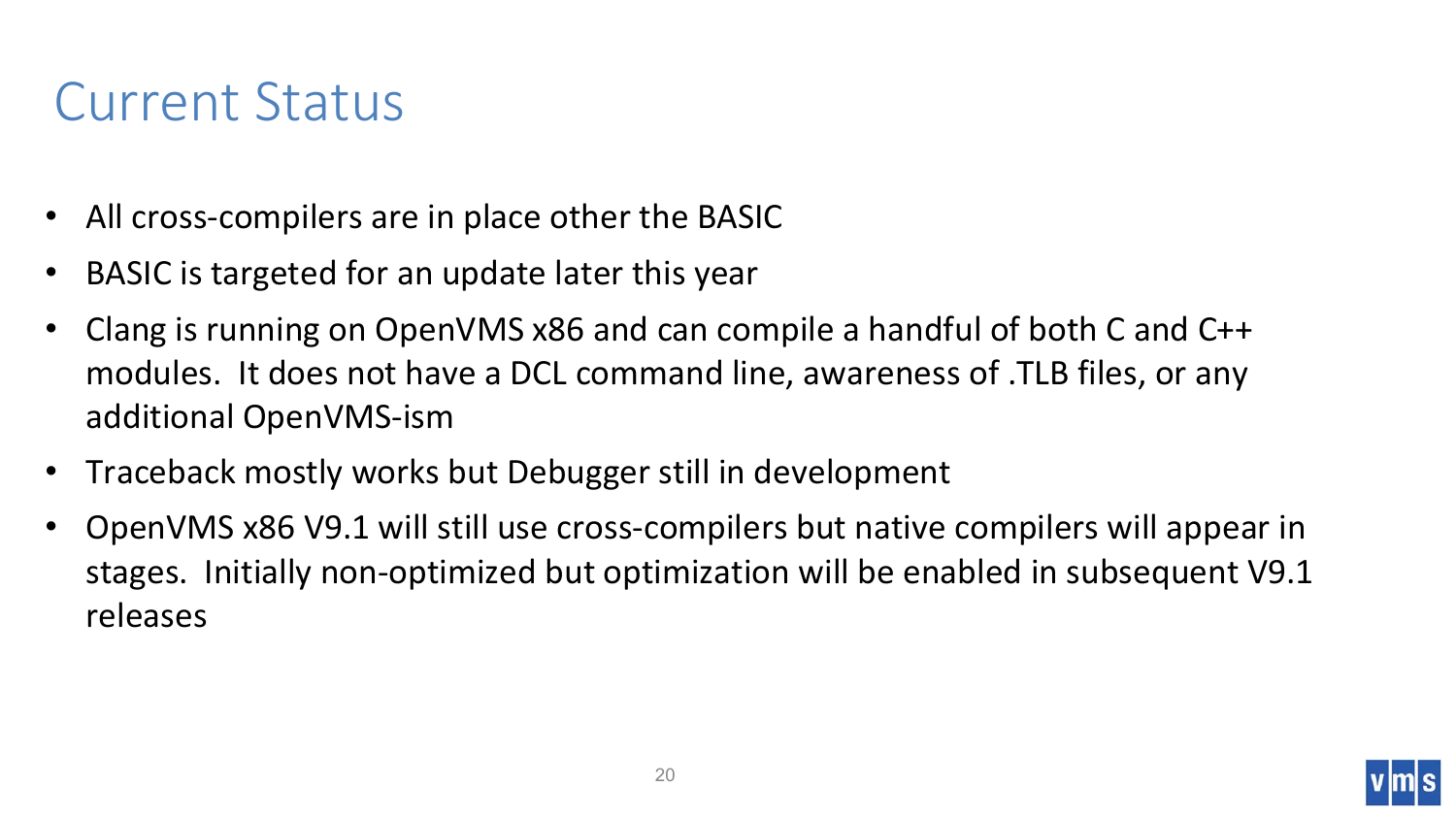